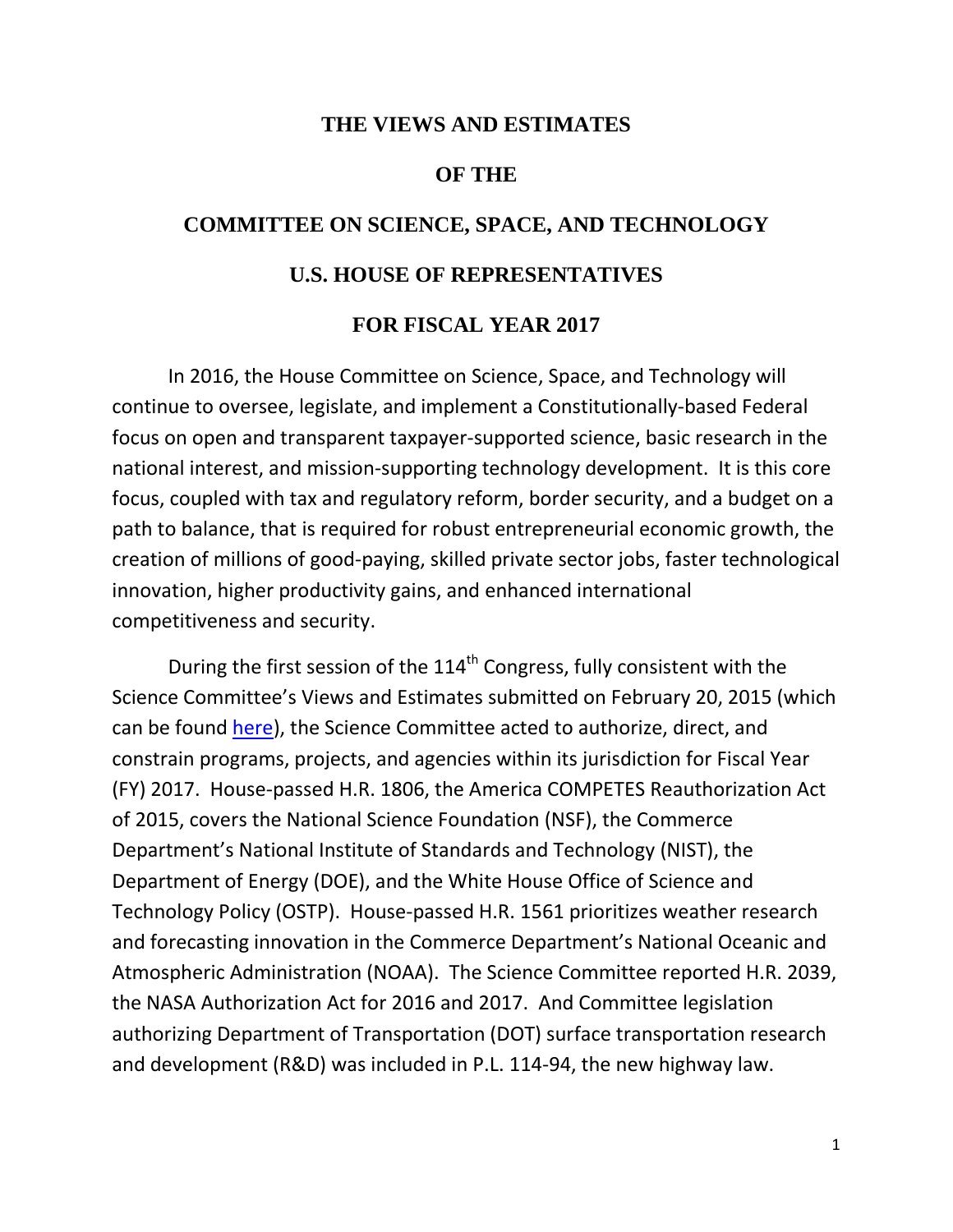To build on the Science Committee's FY 2016 funding progress toward Federal prioritization of basic research and fundamental scientific discovery, and in fulfillment of last year's Views and Estimates blueprint and justification, further policy and program changes implementing Science Committee authorizations should be made in FY 2017 Budget and appropriations bills. These are presented below and will be further pursued in additional Committee legislation during the upcoming Congressional session, including DOT Federal Aviation Administration (FAA) R&D reauthorization, EPA science reform, and possible Department of Homeland Security Science and Technology Directorate (DHS S&T) reorganization.

# **National Science Foundation (NSF)**

- Increase NSF Research and Related Activities account funding to the level authorized for Fiscal Year 2017 in House-passed H.R. 1806. This \$6.186 billion, a 2.5% increase of \$153 million, should be allocated as specified in H.R. 1806's legislative language which prioritizes basic research in the Mathematical and Physical Sciences Directorate, the Engineering Directorate, the Computer and Information Science and Engineering Directorate, and the Biological Sciences Directorate. This Budget Function 250 increase can be offset by cuts provided below to DOE in Function 270.
- In addition to requiring NSF Research funding be appropriated at the Directorate level, each and every NSF grant should be required to meet National Interest criteria as prescribed in section 106 of House-passed H.R. 1806.
- Learning disability science, and specifically dyslexia research, should be funded by NSF as directed in House-passed H.R. 3033, the READ Act.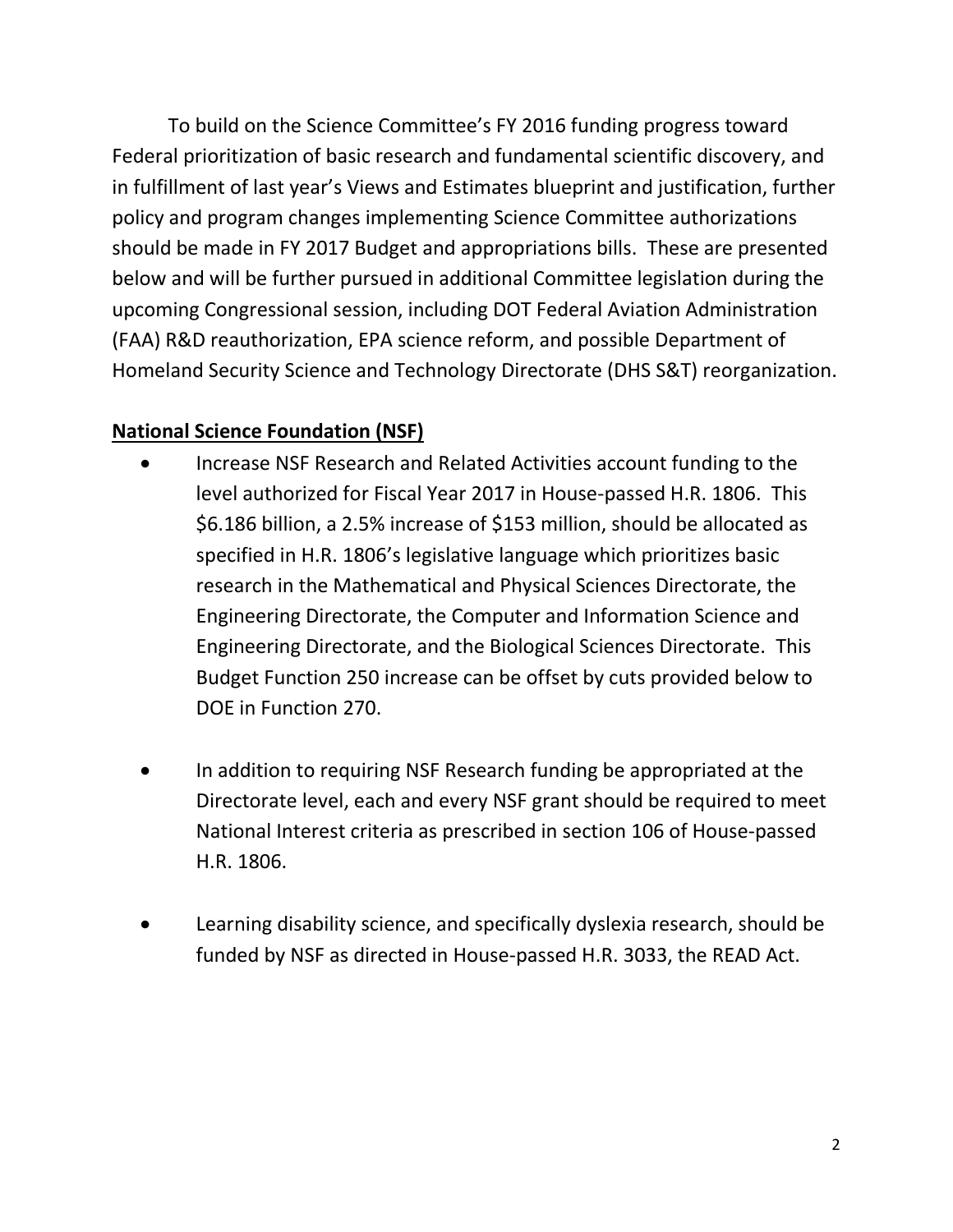# **National Institute of Standards and Technology (NIST)**

- Increase Function 370 NIST Scientific and Technical Research and Services account generic innovation funding to the level authorized for Fiscal Year 2017 in House-passed H.R. 1806. This \$745 million, a 7.9% increase of \$55 million, can be offset by reducing the NIST Industrial Technology Services account and the NIST Construction of Facilities account to the levels authorized in H.R. 1806, saving \$90 million.
- No further NIST funding should be allocated in Function 370 for the National Network for Manufacturing Innovation (NNMI) in Fiscal Year 2017 since the \$25 million authorized in P.L. 113-235 for NIST in FY 2016-2020 (\$5 million annually) was all appropriated in Fiscal Year 2016. Any further NNMI funding must come by way of transfer from DOE's Energy Efficiency and Renewable Energy account in Function 270 as required by P.L. 113-235.

# **Department of Energy (DOE)**

- Sustain DOE's Fiscal Year 2016 Office of Science account funding level of \$5.35 billion in Function 250, consistent with the Fiscal Year 2017 authorization in House-passed H.R. 1806. As with NSF Directorate-level funding, allocate DOE Science National Laboratories funding by basic research Program as specified in H.R. 1806's legislative language which prioritizes Basic Energy Sciences and Advanced Scientific Computing Research. Increase Fusion Energy Sciences by \$50 million to the \$488 million authorized in H.R. 1806 by reducing Biological and Environmental Research to the authorized level of \$550 million.
- Reduce Energy Efficiency and Renewable Energy R&D funding to the level authorized in House-passed H.R. 1806, \$1.2 billion, saving \$610 million in function 270. Reduce ARPA-E funding to the level authorized in House-passed H.R. 1806, \$140 million, saving \$151 million in function 270.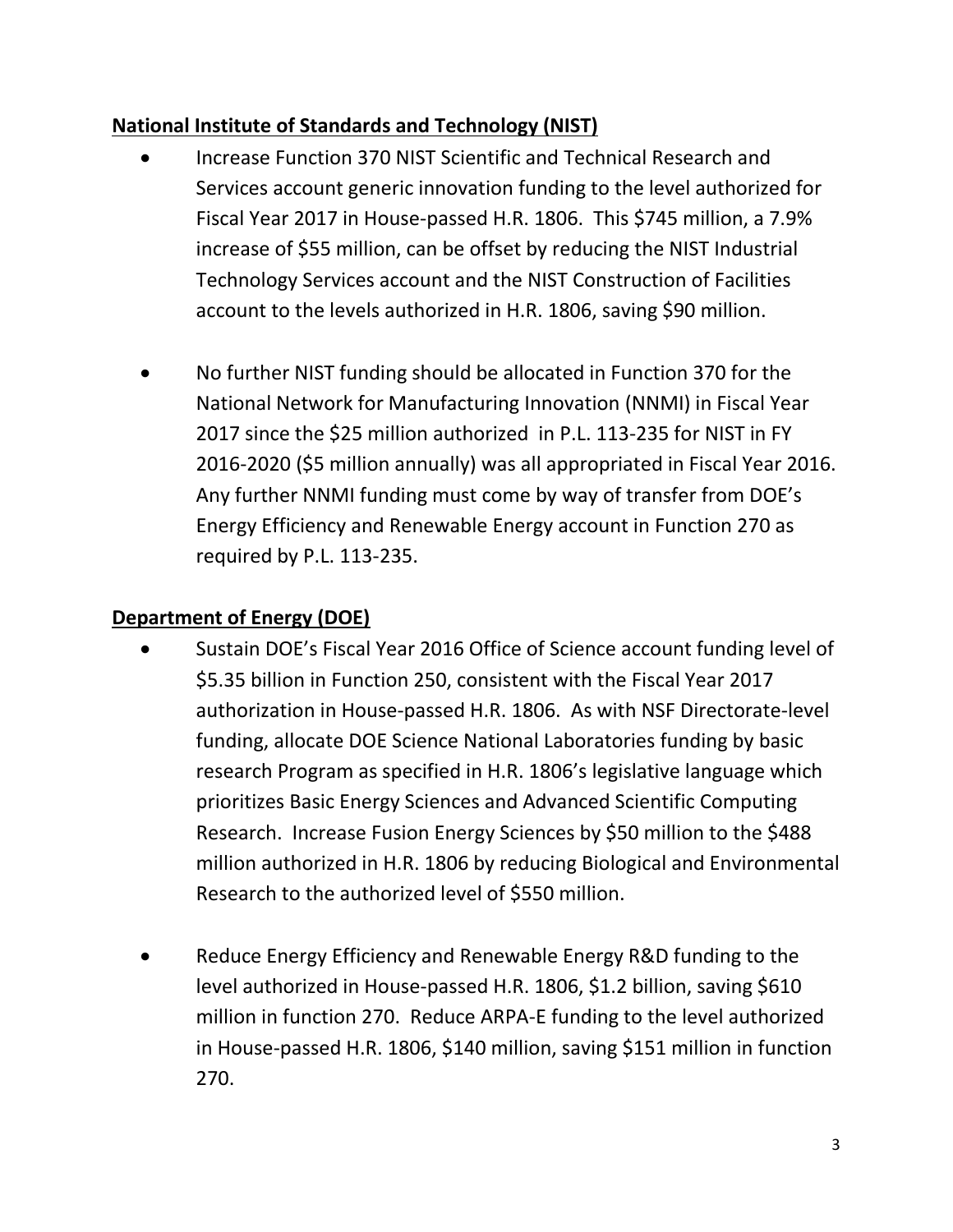Nuclear Energy R&D funding should reflect the research infrastructure priorities and private-sector innovation program blueprint of Committee-reported H.R. 4084, the Nuclear Energy Innovation Capabilities Act. Analytical examination of issues associated with nuclear safety and development of advanced reactor technologies in collaboration with the Nuclear Regulatory Commission is the goal.

# **Office of Science and Technology Policy (OSTP)**

• Reduce White House Office of Science and Technology Policy funding to \$4.56 million, the authorized level in H.R. 1806, saving \$1 million in Function 800.

# **National Oceanic and Atmospheric Association (NOAA)**

- Increase priority public safety NOAA Weather Research in the Office of Oceanic and Atmospheric Research to the House-passed Fiscal Year 2017 authorized level in H.R. 1561 of \$120 million, an increase of \$17 million in Function 300. Saving lives and protecting property must be NOAA's primary mission.
- Provide the remaining \$6 million authorized in House-passed H.R. 1561 for the NOAA Commercial Weather Data Pilot project out of existing funding in the NOAA Procurement, Acquisition, and Construction account.
- Make NOAA's Polar Follow-On satellite funding contingent on certification of no feasibility of commercial data or satellite alternatives.

# **National Aeronautics and Space Administration (NASA)**

 Maintain the overall level of investment for NASA in the Fiscal Year 2016 omnibus funding bill of \$19.3 billion.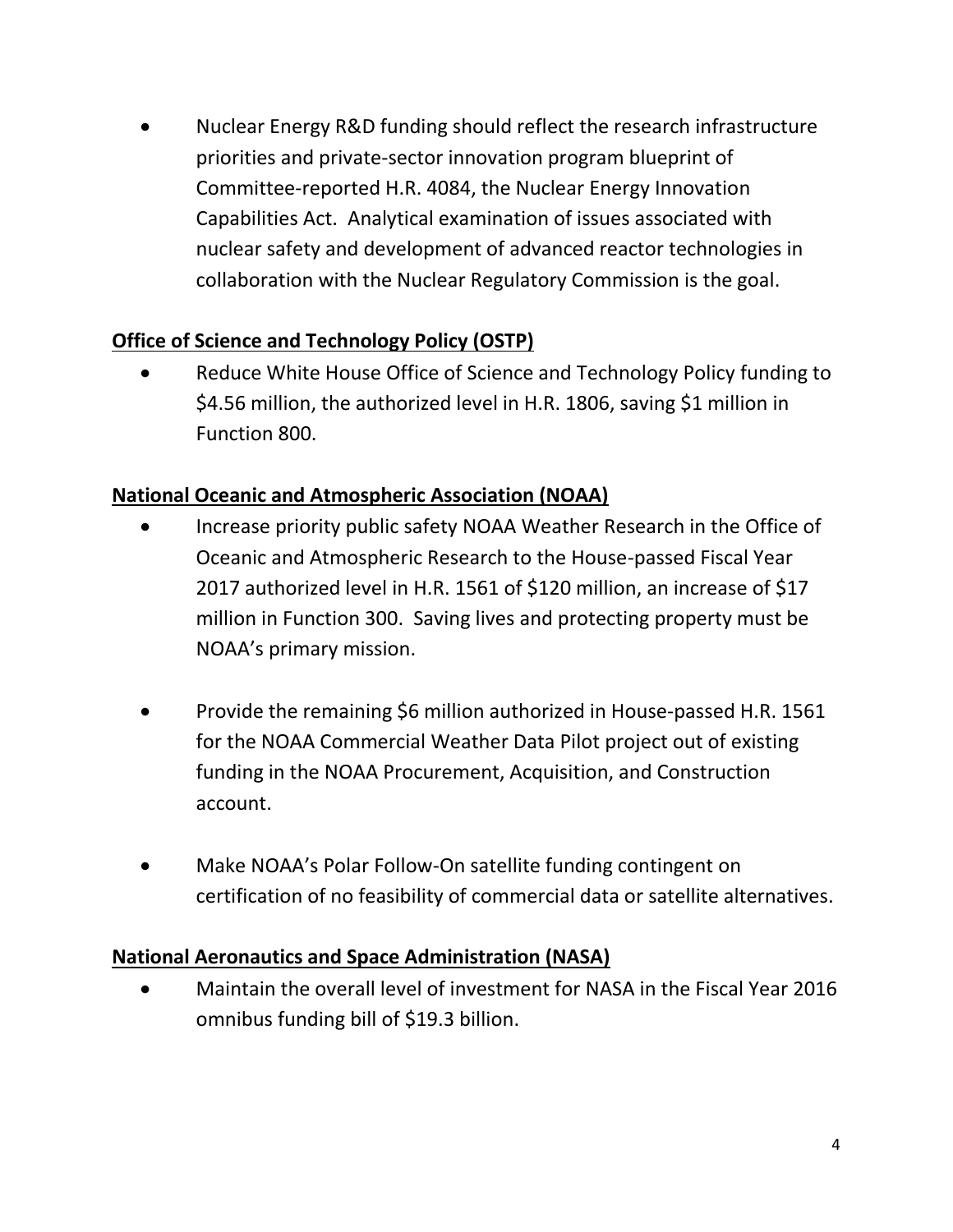- Reduce Fiscal Year 2017 NASA Earth Science funding to \$1.45 billion, the level authorized in Committee-approved H.R. 2039, and reallocate the resulting \$471 million to Planetary Science, Heliophysics, the Orion Space Exploration Multi-purpose Crew Vehicle, and Exploration R&D, and Exploration Ground Systems.
- Reject any proposed cut to the Space Launch System funding that would delay a launch of Exploration Mission 1 (first non-crewed launch to lunar orbit) beyond calendar year 2018 or Exploration Mission 2 (first crewed launch to lunar orbit) beyond calendar year 2021.
- No NASA resources should be provided or permitted for planning and development of technologies unique to an Asteroid Redirect Mission (ARM). Instead, pre-formulation studies should be conducted for a Mars flyby mission. Near Earth Object (NEO) survey, detection, and characterization are not unique to ARM, and additional NASA resources could be used to help NASA meet the long-standing goals of the Congressionally-mandated George E. Brown, Jr. NEO Survey Program.

## **Federal Aviation Administration (FAA) Research and Development**

 On November 25, 2015, the President signed H.R. 2262, the House Majority Leader's Commercial Space Launch Competitiveness Act, into law as P.L. 114-90. This important Science Committee legislation supports the continued growth of the commercial space launch industry while requiring the Administration to provide important metrics for the development of the industry and to foster an environment of innovation without burdensome regulations. Implementing P.L. 114-90 is not expected to increase the Fiscal Year 2017 activities of the FAA Office of Commercial Space Transportation above those of Fiscal Year 2016.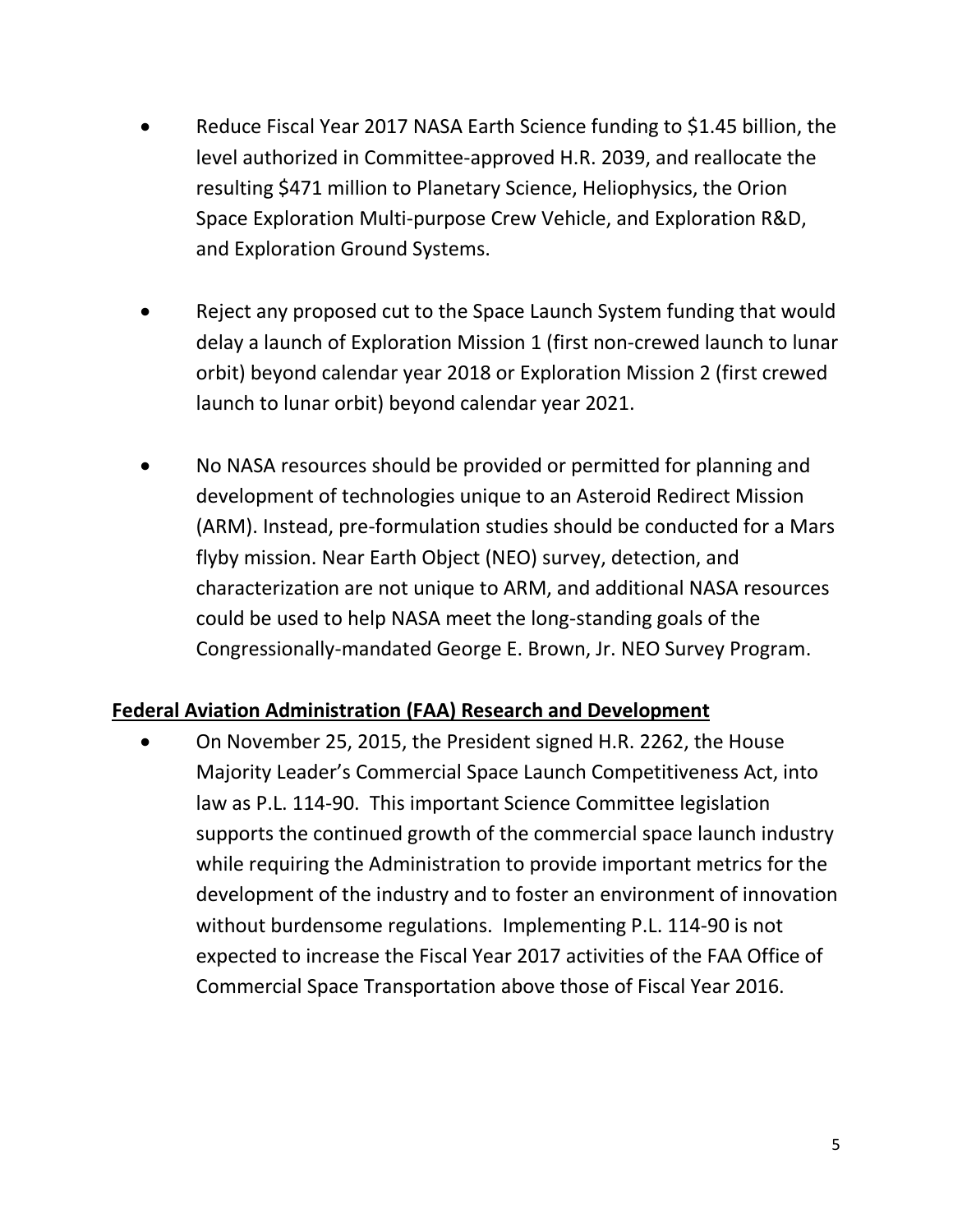The Science Committee will soon reauthorize the FAA's Function 450 Research, Engineering, and Development (RED) account to become part of overall FAA authorization legislation. The Administration has consistently proposed the FAA RED portfolio increase funding on environmental sustainability programs, while neglecting safety, economic competitiveness, and mission support programs. Instead, FAA R&D should be a balance of periodic testing and evaluation, verification and validation, and sustainment of the FAA's full spectrum of aviation systems, and the development of scientific solutions to current and future air transportation safety challenges by conducting applied research and development. FAA R&D must also support FAA certification of new technologies, particularly unmanned aerial systems (UAS), into the national airspace system (NAS).

# **Department of Transportation (DOT) Surface Transportation Research and Development**

 On December 4, 2015, the President signed into law a five-year highway bill, Fixing America's Surface Transportation (FAST) Act, as P.L. 114-94. Among its provisions, the law authorizes funding for two technology deployment programs that cost \$80 million annually to be paid partially from highway research programs that are authorized at \$225 million a year. This will result in a one-third cut to highway R&D, effectively slashing future innovation in exchange for current infrastructure implementation. While not opposing technology deployment, doing so at the expense of R&D funds, without which there will be less transformational technology to deploy, is ill-advised.

# **Environmental Protection Agency (EPA) Science**

• Function 300 EPA funding should be made contingent on the EPA Administrator certifying that all scientific and technical information and data relied on to support a risk, exposure, or hazard assessment; criteria document; standard; limitation; regulation; regulatory impact analysis;